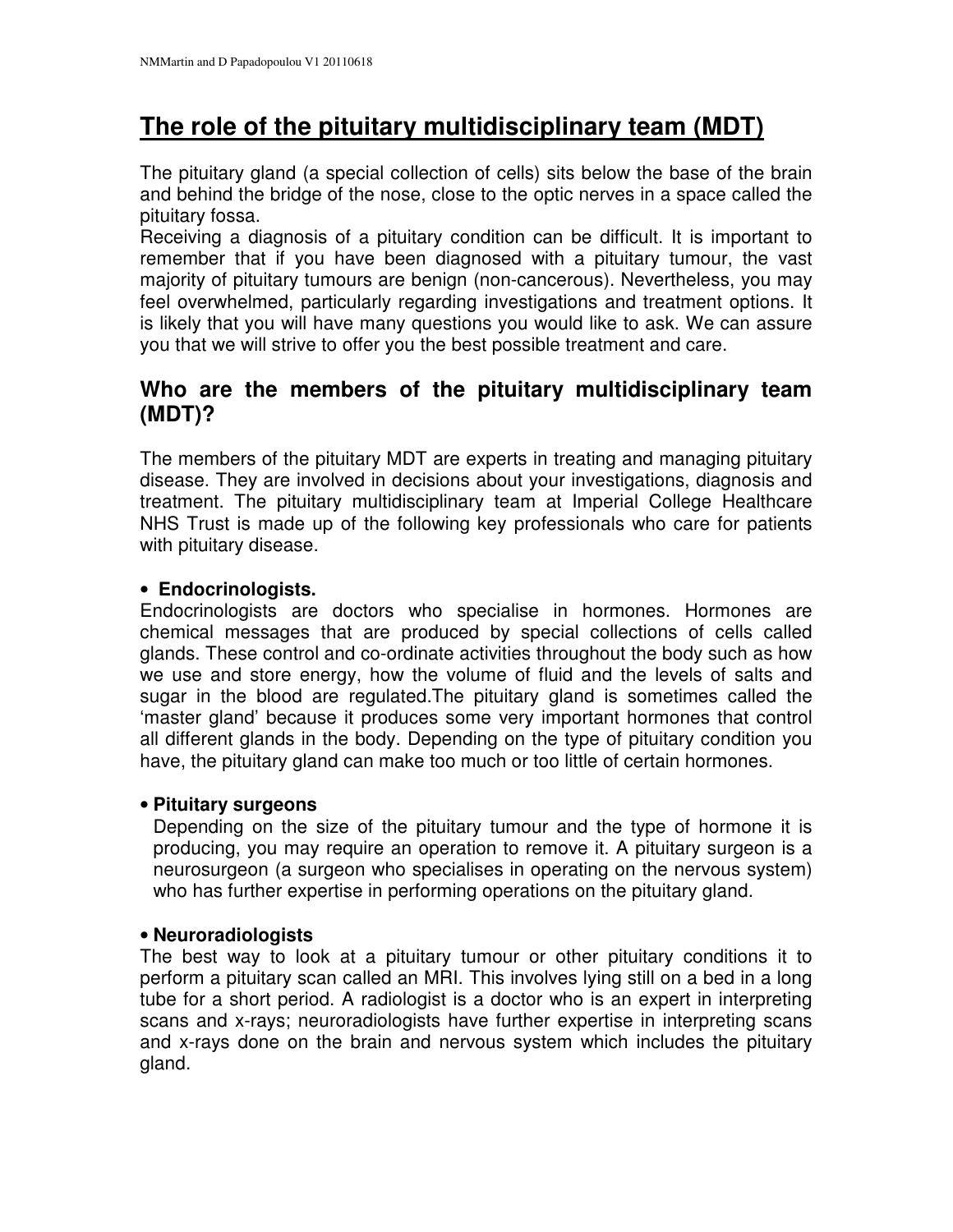#### • **Histopathologist**

This is a specialist doctor who uses a microscope to examine the cells of the pituitary tissue removed during an operation. A histopathologist uses a microscope to closely examine the tissue removed during the operation

#### • **Clinical oncologists (radiotherapist).**

Although pituitary tumours are not cancerous, sometimes radiotherapy (high energy X-ray treatment) is needed to reduce the growth of the tumour. A radiotherapist is a doctor who specialises in radiotherapy.

#### • **Endocrine Specialist Nurse**

Debbie Papadopoulou is available if you need information and advice about your condition and treatments. She can help if you are having difficulties with other things such as taking time from work for your appointments.

#### • **MDT co-ordinator**

Diane Williams provides administrative support and prepares information for the weekly MDT meetings.

#### • **Key worker**

He/she acts as a point of contact for you and your family throughout your treatment, providing help and advice where needed. For pituitary disease, this usually is our endocrine nurse specialist Debbie Papadopoulou or your named Consultant Endocrinologist. He/she will be very familiar with your case and coordinate your care. He/she will also plan your assessments and investigations, and ensure that findings from those investigations and care plans are communicated to others involved in your care.

### **What does a multidisciplinary team do?**

The members of the team meet every week to discuss people with a new diagnosis and to review those who have previously been diagnosed with a pituitary condition. This ensures that plans for your treatment are discussed and agreed upon by all those involved in your care. It also helps to streamline your care and reduce delays to any treatment that you may receive.

Multidisciplinary management of people with pituitary conditions actively improves healthcare through the coordinated decision making and care plans decided by all professional groups involved in your care. It is therefore consistent and you will be treated following agreed, evidence-based guidelines.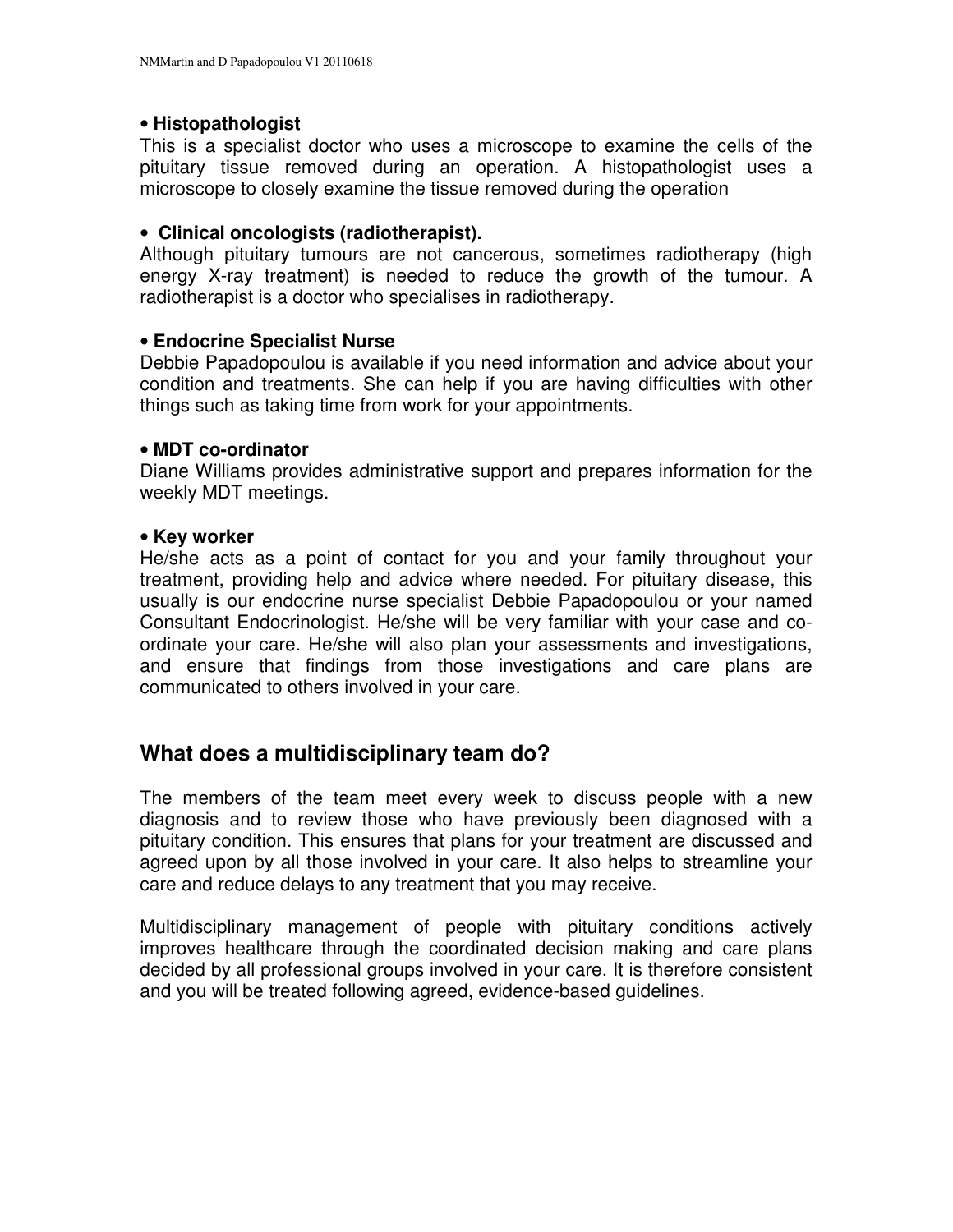# **What happens if I have been diagnosed with a pituitary condition?**

You may have further tests to confirm the diagnosis and/or learn more about your pituitary condition.

Many of the investigations will be done as an outpatient (you will not need to stay in hospital). However, some investigations may require a short hospital stay, usually in a special ward where there are staff with expertise in performing these specialist tests (planned investigation unit). Your doctor and endocrine specialist nurse will talk to you about any tests you might need as and when they are required.

Once your diagnosis is confirmed, we will discuss your case at a multidisciplinary team meeting and decide the best treatment option for you. Depending on the type of pituitary condition you have, the team may offer you one or a combination of the following treatments:

- Medication. This can be a tablet or injection to lower hormone levels if they are too high, or if you are not producing enough hormones, to replace hormones.
- Surgery
- Radiotherapy

Your doctor or endocrine nurse specialist will provide you with the written information about the above treatment options.

# **Will I be able to discuss the recommendations for my care with my specialist?**

Yes. We will also give you time to ask questions and to discuss any concerns you may have with your doctor, endocrine nurse specialist or key worker

# **Do I have to accept the treatment plan?**

No. This is your decision and we need your consent before any treatment is started. It is, however, the treatment which the specialists think would be most appropriate for you.

Other options will be discussed with you and we will give you time to consider these further before you make a final decision.

# **Where will I have my treatment?**

You will have your treatment at one of the following three sites: Charing Cross, St Mary's, or Hammersmith hospitals. Your consultant will inform you which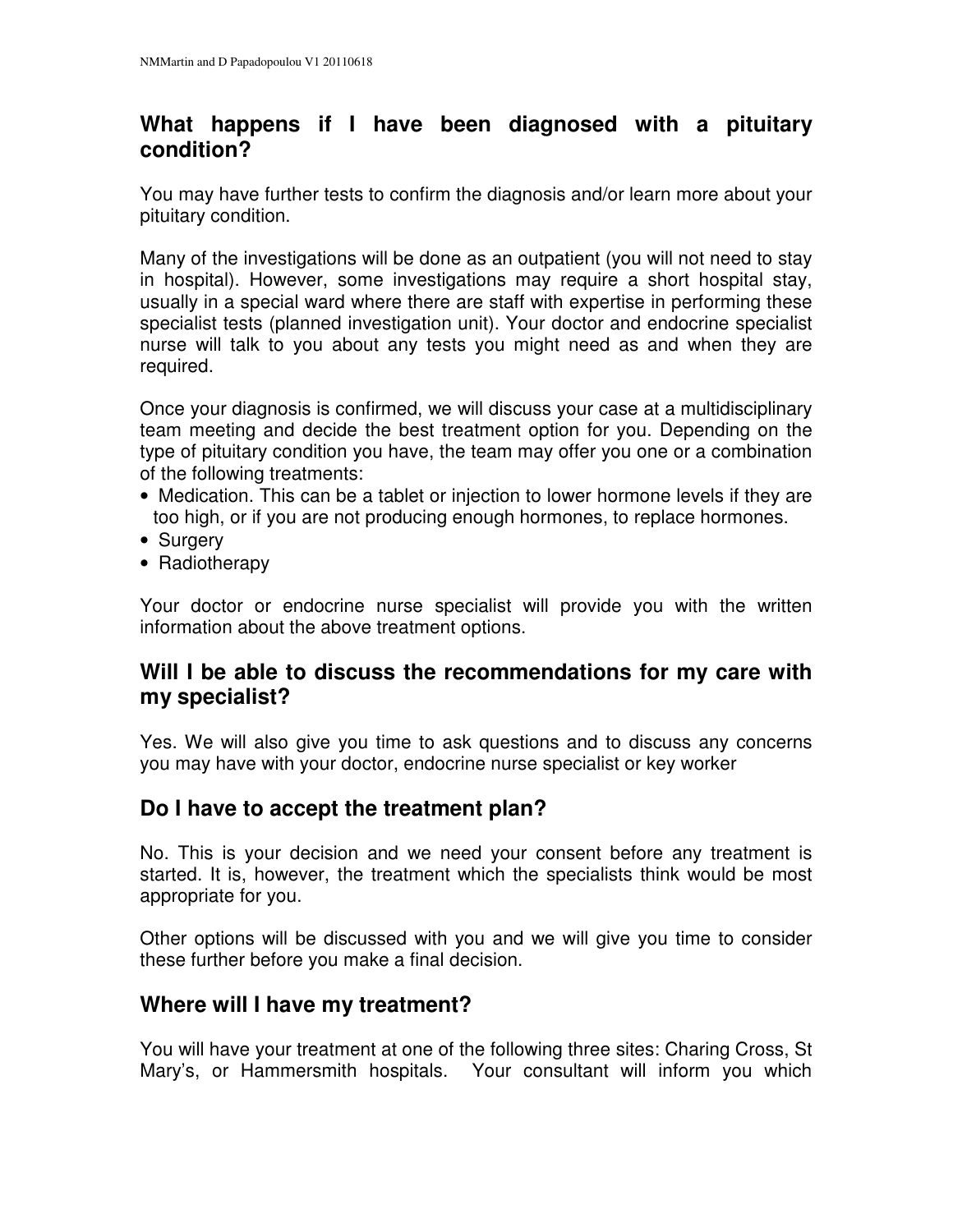hospital you will have your treatment at. We will also provide you with a map and explain exactly where it is that you need to go.

Your outpatient appointments will be scheduled between Monday and Friday. **Please remember to bring any medications you are taking with you to all your visits.**

If you would like to reschedule your appointment or have any queries regarding the appointment dates, please contact the outpatient booking centre at Charing Cross Hospital on 020 8383 5000.

### **Can I bring someone with me to my outpatient appointments?**

Yes. It might be reassuring to have a relative or a friend with you for support.

### **What if I have more questions?**

You are welcome to ask any questions you may have about your treatment or care at any time. You may find it useful to keep a notebook handy to write down questions as you think of them. The team will be happy to try to answer any of your queries.

### **Who will be looking after me?**

| Name of your Endocrine nurse specialist: Debbie Papadopoulou<br>Telephone number: 020 331 11000 bleep 7934<br>Email Debbie.peters@imperial.nhs.uk |
|---------------------------------------------------------------------------------------------------------------------------------------------------|
| Other team members involved in your care:                                                                                                         |
|                                                                                                                                                   |
|                                                                                                                                                   |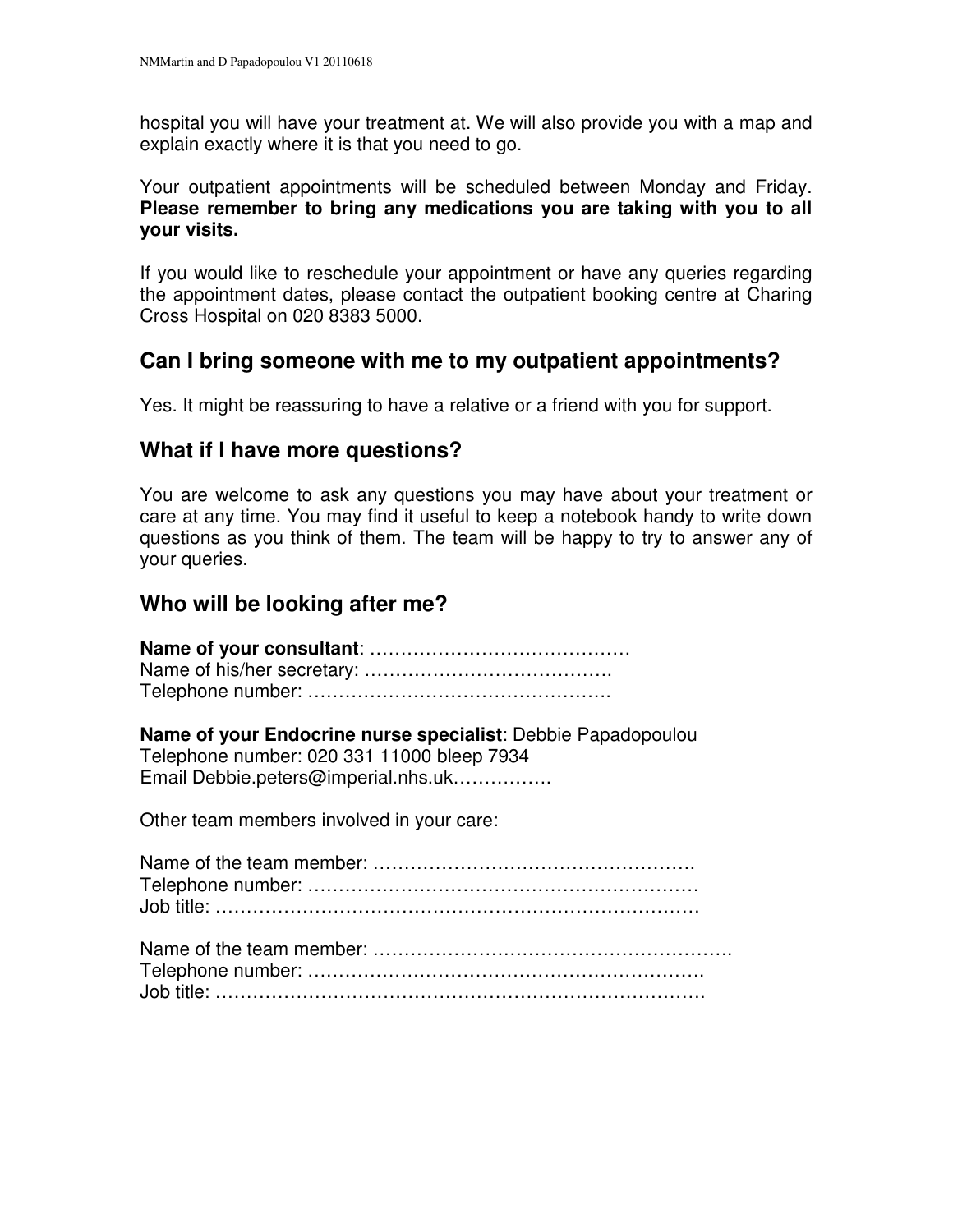# **How do I make a comment about my treatment?**

We aim to provide the best possible service and staff will be happy to answer any of the questions you may have. If you have any suggestions or comments about your care, the patient advice and liaison service (PALS) are there to help you. PALS team can:

- Listen to your concerns, suggestions and queries, and help sort out problems on your behalf
- Guide you through the services available from NHS
- Help to put you in touch with interpreters
- Contact specialist support services for you

The PALS team is available from 09.00 until 17.00 Monday to Friday: Charing Cross and Hammersmith hospitals 020 3313 0088 St Mary's Hospital 020 3312 7777

If you are calling out of hours, please leave a message on the answer phone and a team member will get back to you as soon as possible. **In an emergency, please contact your own GP.**

You may also wish to express your concerns in writing to: The managing director Imperial College Healthcare NHS Trust Trust Headquarters The Bays, South Wharf Road London W2 1NY

### **Useful contact numbers**

| Switchboard: Charing Cross Hospital | 020 3311 1234 |
|-------------------------------------|---------------|
| Hammersmith Hospital                | 020 3313 1000 |
| St Mary's Hospital                  | 020 3312 6666 |

Endocrine team secretary 020 3311 1065 (Charing Cross Hospital) or 020 331 34823 (Hammersmith Hospital)

Endocrine Specialist Nurse Debbie Peters 020 331 11319 bleep 7934

**Information for patients and health care professionals** (including downloadable information leaflets) www.imperialendo.com